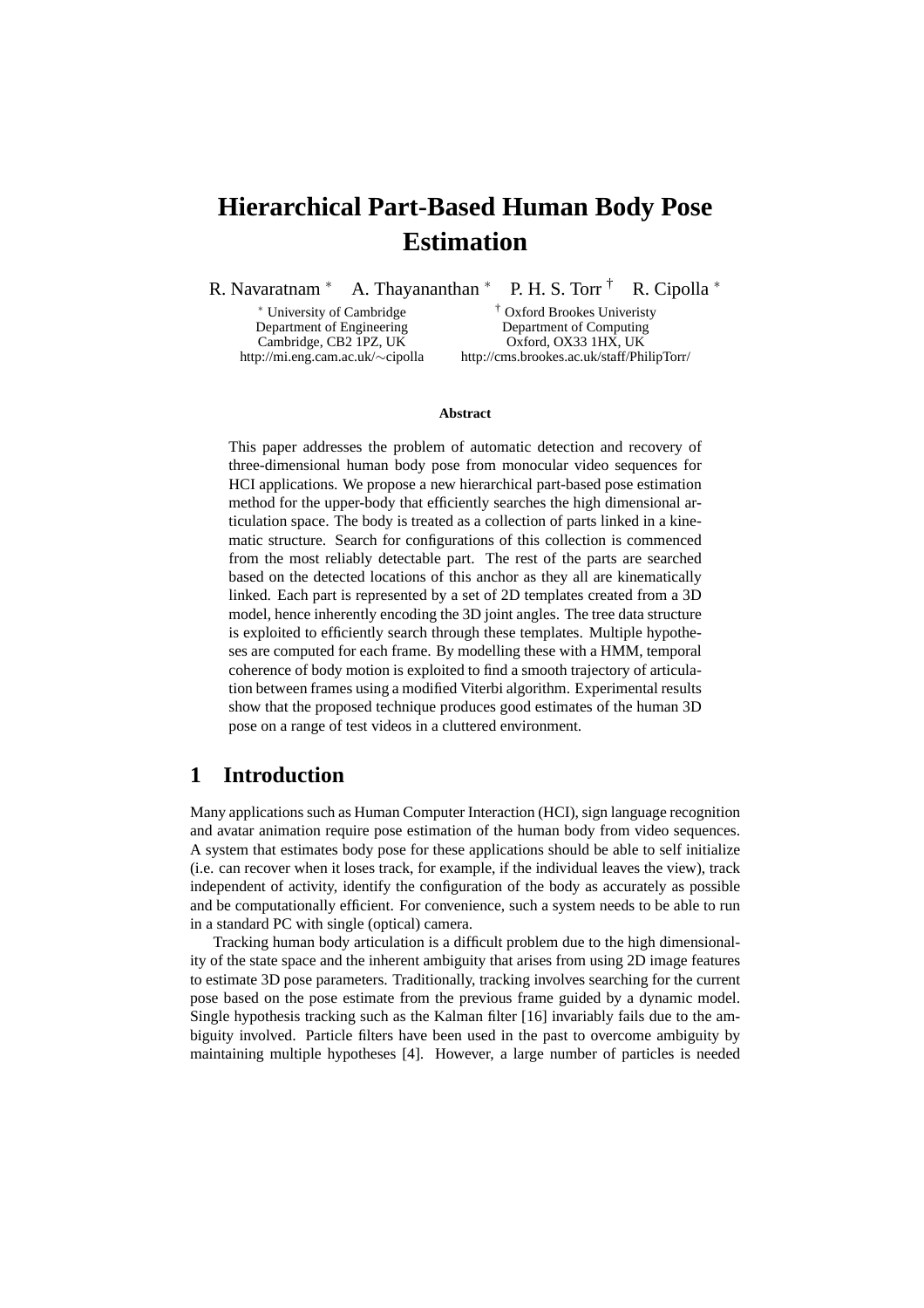for tracking the full range of human motion. The main disadvantage of these traditional tracking paradigms is that they can neither self-initialize nor recover from a loss of track.

One way of addressing the above problems is to treat tracking as object detection in every frame. The problem of pose estimation is decoupled from temporal dependency and hence the problem of initialization and recovery are solved within this *tracking as detection* framework. The temporal information is only used to smooth the motion and to overcome ambiguous situations. This clearly divides the tracking problem into two distinct problems: (1) Estimate a set of possible configurations from a single frame (Detection) (2) Combine these configurations from each frame to obtain smooth multiple trajectories (Tracking).

The techniques for solving the detection problem can be divided into two categories namely top-down, full- template matching approaches and bottom-up part-based approaches. Gavrila's pedestrian detection [7] and Stenger et al's [21] hand tracking frameworks are typical examples of top-down full template matching methods. A number of 2D templates are created which cover the entire state space and are organized into a template hierarchy to facilitate a coarse to fine search strategy. However, the number of templates needed to find the correct object pose increases exponentially with the number of dimensions and this is impractical with more than 7 or 8 dimensions.

Bottom-up approaches handle the high dimensionality efficiently by focusing on parts. These part-based approaches try to identify body parts individually (in contrast to a full templates) in an image and then assemble a configuration that has maximum support from image observations. The parts are detected independently of each other based on generic rectangular shape templates and simple appearance models. Possible body configurations are assembled from the detected collection of parts using Data-Driven Markov Chain Monte Carlo framework [12] or versions of belief propagation [6, 15, 19] or simple heuristics [13]. The spatial relationship between parts is lost when they are detected individually which potentially leads to a large number of false positives making the problem of re-assembling them into meaningful configurations very complex.

In this paper we present a 'hierarchical part-based' detection scheme with the aim of combining the best of both top down and part based methods. The main idea is to view the whole body template as a hierarchy of parts. First we search for the root part. Then we explore each branch of this hierarchy sequentially by searching for a child part based on identified locations of the parent part. We avoid the difficult problem of re-assembling the parts by retaining the kinematic links between parts while searching. At the same time we circumvent the curse of dimensionality by essentially searching for one part at a time. Moreover, unlike other part-based approaches [6], our part-templates inherently encode the 3D pose information, thus we are able to extract 3D articulation parameters directly.

In a pure detection-based approach, the pose with the highest confidence in each frame can be selected as the best configuration. However this does not guarantee a smooth transition of pose between frames. In the real world, a body part can physically move only to an adjacent location in space from one instance to the next. In terms of pose parameters, this implies smooth transitions, or '*temporal coherence*'. Restricting the motion being tracked to particular actions [11, 16, 17] or explicitly modelling the manifolds of pose parameters from training data [2, 5, 18, 23] would not only reduce the dimensionality of state space, but also provide a means to smooth the motion between frames. But these approaches are difficult to generalize to arbitrary movements because one would require a large amount of data to model/learn all possible motions.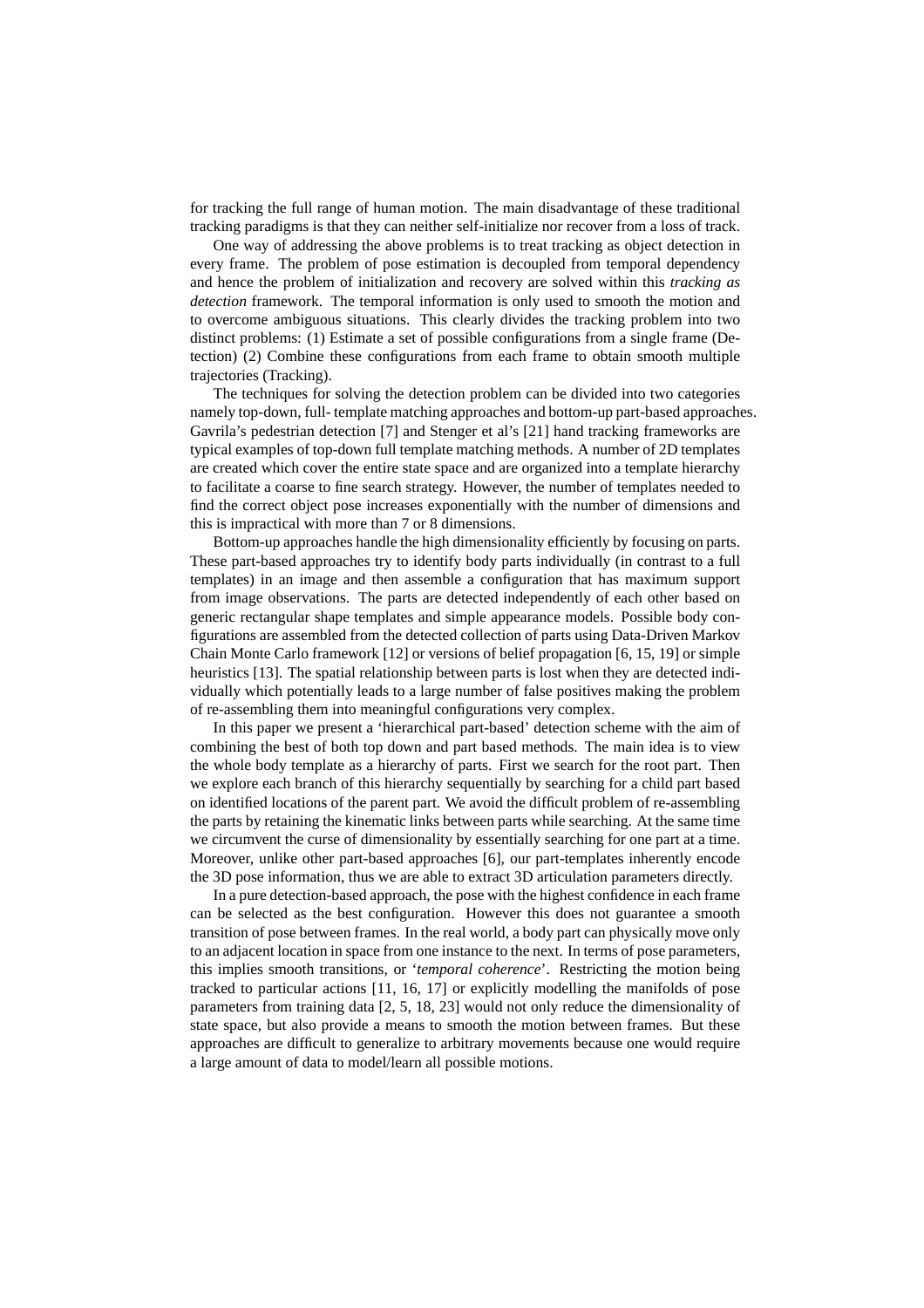In our framework, the temporal coherence is imposed by modelling the detected configurations of each frame as states in a Hidden Markov Model (HMM) and applying the *Viterbi* algorithm to estimate a track of smooth pose transitions (see section 3). A simple dynamical model that penalizes large pose transitions is assumed. This framework inherently propagates multiple hypotheses for body configurations between frames.

The next section explains how we take advantage of the hierarchical arrangement of body parts to reduce the number of templates required for pose estimation while extracting accurate 3D pose information.

# **2 Hierarchical part-based detection**

In template-based approach one needs to search over a large number of templates to estimate all possible poses. For example, if the articulation parameters are discretised at 10 degree intervals, over  $10^{10}$  templates are needed to represent all possible poses of the upper body. We exploit the hierarchical nature of the kinematic structure to reduce this.

Consider the following 'parts' or 'combination of parts': (a) head and torso, (b) upper arms and (c) lower arms and hand. For a front-facing upper body, the number of degrees of freedom for each of these parts is 2 for scale and rotation of torso, 3 for two articulations and scale of upper arm and 3 for two articulations and scale of lower arm. Hence the number of templates needed to represent the state space for each of these are considerably less than for a complete upper body (less than 10 000 in total).



Figure 1: **ROC curves for individual detectors.** *Illustrated are the ROC curves of three individual part detectors: Head-and-torso (red solid), Right-upper-arm (green dotted) and Right-lowerarm blue (dashdot). It is evident from these that the head-and-torso detector is the most reliable one.*

Now the challenge is to combine these representations in a meaningful way and extract the pose of the upper body. One approach is to detect individual parts separately and assemble configurations that are supported by the image [6]. Instead, we propose to initially search for the headand-torso part and then search for other parts in a breadth first order of the kinematic hierarchy.

There are many reasons to search for the head-and-torso part first. In HCI applications, the user generally faces the camera. So it is reasonable to assume that the head and torso are visible most of the time. Moreover, the head-and-torso part generally occupies a larger image region compared to other parts when the whole upper body is captured in the image. Hence it contains more information for that part detector to exploit. The reliability of the head-and-torso part compared

to the upper-arm and lower-arm-and-hand parts is illustrated through ROC curves in figure 1. Searching for parts in this hierarchical manner has precedent in the past literature.

<sup>&</sup>lt;sup>1</sup>HT - head and torso, RUA, LUA - right and left upper arm, RLA, LLA - right and left lower arm.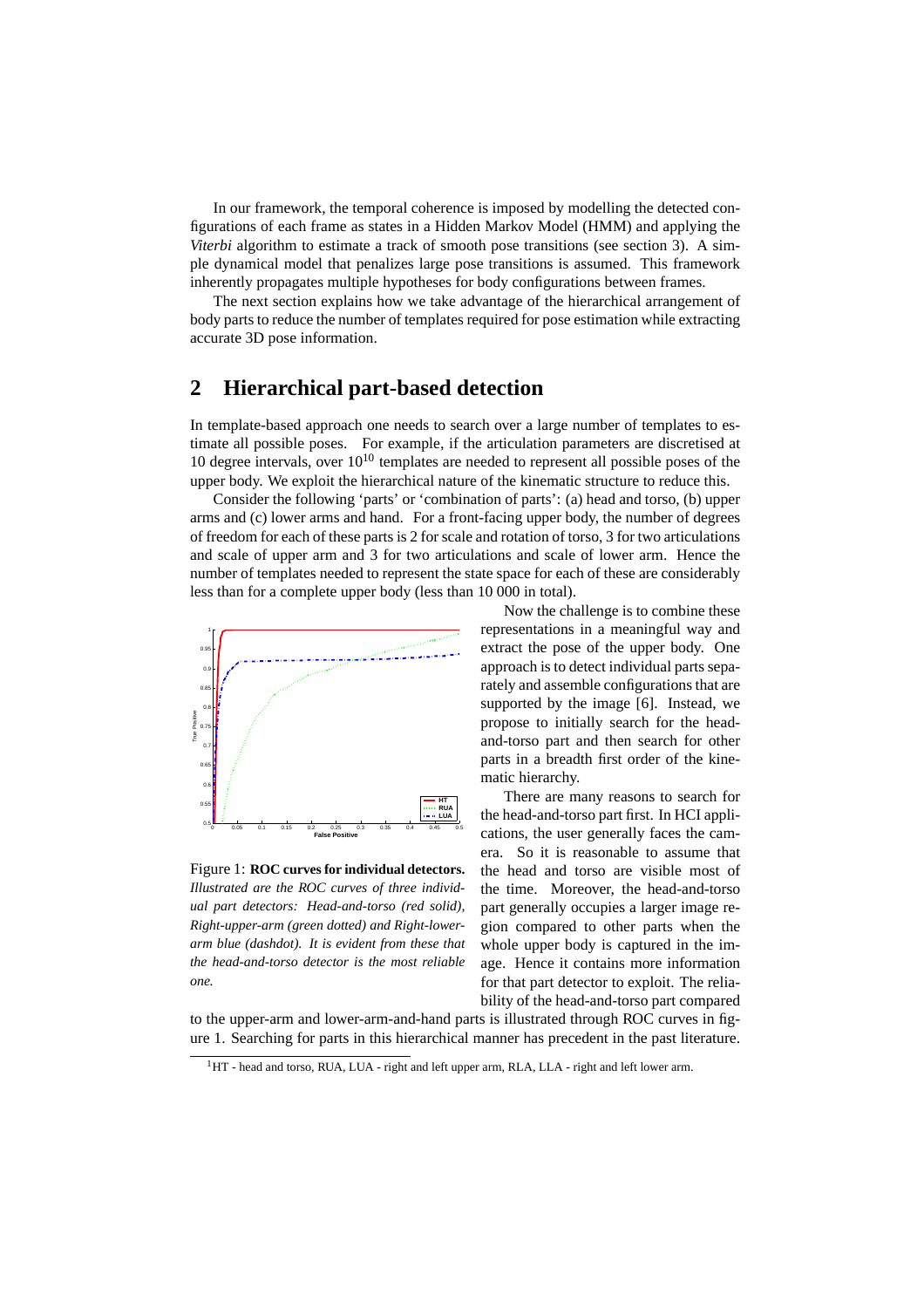In [15], Ramanan and Forsyth initially detect the possible torso locations to narrow the search for other body parts. Gavrilla [8] takes a similar approach, which he terms as 'search space decomposition', where he localizes the torso using color cues and uses this information to constrain the search for the limbs.

#### **2.1 Formulation**

Now we formulate a posterior for configurations detected in an image. The state vector **x** of body configurations is a concatenation of sub-state vectors of the body parts,  $\mathbf{x} = \{x_{HT}, x_{RUA}, x_{LUA}, x_{RLA}, x_{LLA}\} = \{x_i\}$ . The sub-state vectors contain articulation and positional parameters. The posterior probability of a pose (**x**) given the image observations (**z**) is formulated as,

$$
p(\mathbf{x}|\mathbf{z}) = \frac{p(x_{HT})p(x_{RUA}|x_{HT})p(x_{LUA}|x_{HT})p(x_{RLA}|x_{RUA})p(x_{LLA}|x_{LUA})p(\mathbf{z}|\{x_i\})}{p(\mathbf{z})}
$$
 (1a)

$$
\sim \prod_i p(x_i | x_{parent(i)}) \prod_i p(\mathbf{z} | x_i). \tag{1b}
$$

The prior  $p(x_{HT})$  is taken to be uniform over all articulation (within allowed range of joint angles) and positional state parameters of  $x_{HT}$ . The conditional prior  $p(x_{RUA}|x_{HT})$ is also modelled as uniform distribution. Similar arguments/assumptions are made for the other priors,  $p(x_{LUA}|x_{HT})$ ,  $p(x_{RLA}|x_{RUA})$  and  $p(x_{LLA}|x_{LUA})$ . Since detection in each frameis performed without prior knowledge from previous frames, it is reasonable to assume that all poses (with joint angles in valid range) are equally possible.

The likelihood scores obtained during the template matching of individual body parts are independent of each other. So we approximate the likelihood as  $p(\mathbf{z}|\{x_i\}) \propto \prod_i p(\mathbf{z}|x_i)$ where  $p(\mathbf{z}|x_i)$  is the likelihood of a single part. This is a standard approximation adopted by many [6, 13] in the past.

The image observations are based on the chamfer score **z***cham* and the appearance score  $\mathbf{z}_{app}$ . The joint likelihood of  $\mathbf{z} = (\mathbf{z}_{cham}, \mathbf{z}_{app})$  is approximated as

$$
p(\mathbf{z}|x_i) = p(\mathbf{z}_{cham}|x_i) p(\mathbf{z}_{app}|x_i)
$$
 (2)

assuming that the observations are independent. The next section describes how these likelihoods are computed.

#### **2.2 Template search**

Even though the high dimensionality of the body can be effectively handled by decomposing into parts, the templates<sup>2</sup> that represent the parts still need to be searched for efficiently. Template trees provide an efficient method to search with a large number of templates. By constructing a hierarchy of templates (for each part separately, i.e. 5 template trees), where each node is a prototype for all its children, and searching the children

<sup>&</sup>lt;sup>1</sup>The term '*parent*(*i*)' represent the parent of part *i*, for example *parent*(*RUA*) = *HT*.

<sup>&</sup>lt;sup>2</sup>Templates are created from projections of a 3D model built from 18 truncated quadrics in a similar manner to [20]. The dimensions of this model are generic and not adopted to fit each person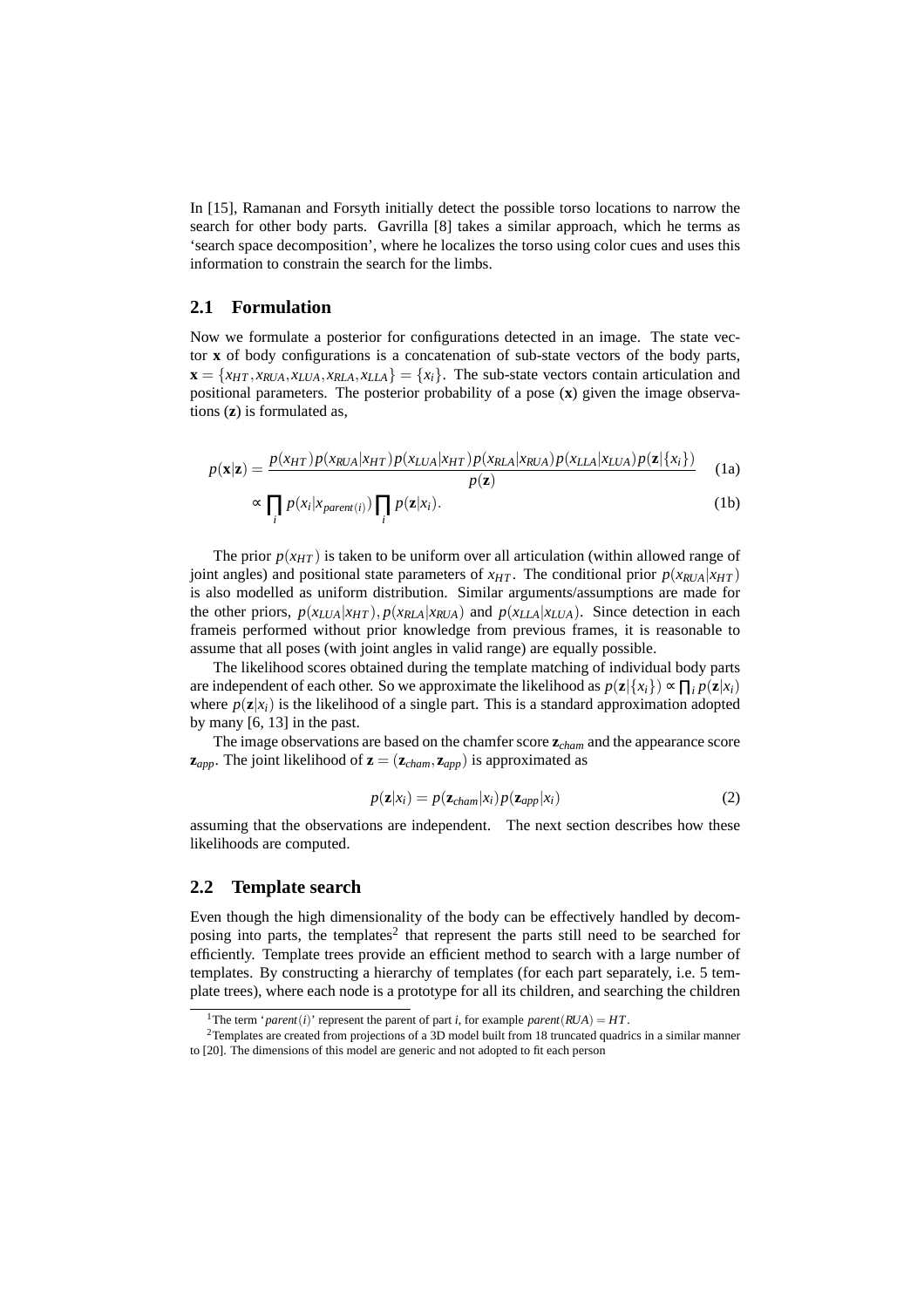only if the matching error for the parent is below a threshold leads to an efficient algorithm which is orders of magnitude faster than a brute force search of all templates [7, 21].

The templates in the first level are matched at coarse grid locations of a given input image. Then, only the sub-trees under templates that have given matching error below a threshold are further explored. During this, the templates at each node being investigated are matched at an ever decreasing neighborhood of the parent's matched locations. Hence, subsequent templates are tested at locations where they are highly likely to match, thus reducing the total number of template evaluations needed to search through the complete set. Each template is matched to image based on shape and appearance similarity.

**Edge features:** Similarity between image edge features and template edge features is measured using *chamfer distance* [1]. A robust measure is obtained by dividing the image edges into 8 groups based on their orientation and calculating the *distance transform* (DT) for each of them separately. The template points with corresponding orientation are matched with the relevant DT image. The similarity measure of a template is found from the mean sum (*dcham*) of individual costs from all edge groups as follows,

$$
p(\mathbf{z}_{cham}|x_i) = \frac{1}{Z_{cham}} \exp(-\lambda_{cham} d_{cham}).
$$
\n(3)

In the above formulation,  $Z_{\text{cham}}$  is the partition function and  $\lambda_{\text{cham}}$  is the weight assigned for the edge-based similarity.

**Appearance features:** In a continuous sequence of images, it can be safely assumed that the person will not change suddenly in appearance. Hence, each image carries important information about that person in terms of his/her appearance such as clothing and visible skin areas. This is exploited by learning appearance models for each body part using RGB histograms<sup>1</sup> from the initial 30 frames of a video sequence. Using these, given an RGB triplet, an appropriately weighted confidence measure can be obtained. The input image is segmented using mean shift [3]. The probability of each region belonging to a particular part is computed based on the collective probability of all the pixels in that region. If that probability is above a threshold then the whole region<sup>2</sup> is assigned to that body part. Thus a binary image for each part is extracted from the input image. Integral and row-sum images are computed from these binary images and a correlation type similarity score is used to match each template efficiently,

$$
p(\mathbf{z}_{app}|x_i) = \frac{1}{Z_{app}} \exp(-\lambda_{app}(1 - d_{app})).
$$
 (4)

The appearance similarity score,  $d_{app}$ , ranges between 1 and  $-1$ . The higher the value the better the similarity, hence the term  $(1-d_{app})$  in the exponential. In the above formulation,  $Z_{app}$  is the partition function and  $\lambda_{app}$  is the weight assigned for the appearancebased similarity.

These (Eq.3 and Eq.4) are rather simplistic and computationally inexpensive approximations for feature likelihoods. We obtained reasonable detection rates and relatively small classification error with these approximations. The negative log likelihood is

$$
-\log(p(\mathbf{z}|x_i)) = \lambda_{\text{cham}} d_{\text{cham}} + \lambda_{\text{app}} (1 - d_{\text{app}}) + K. \tag{5}
$$

<sup>&</sup>lt;sup>1</sup>We used 32 bins in each dimension for the joint histogram in RGB [10].

<sup>&</sup>lt;sup>2</sup>This is better than assuming each pixel is independent and classifying them individually.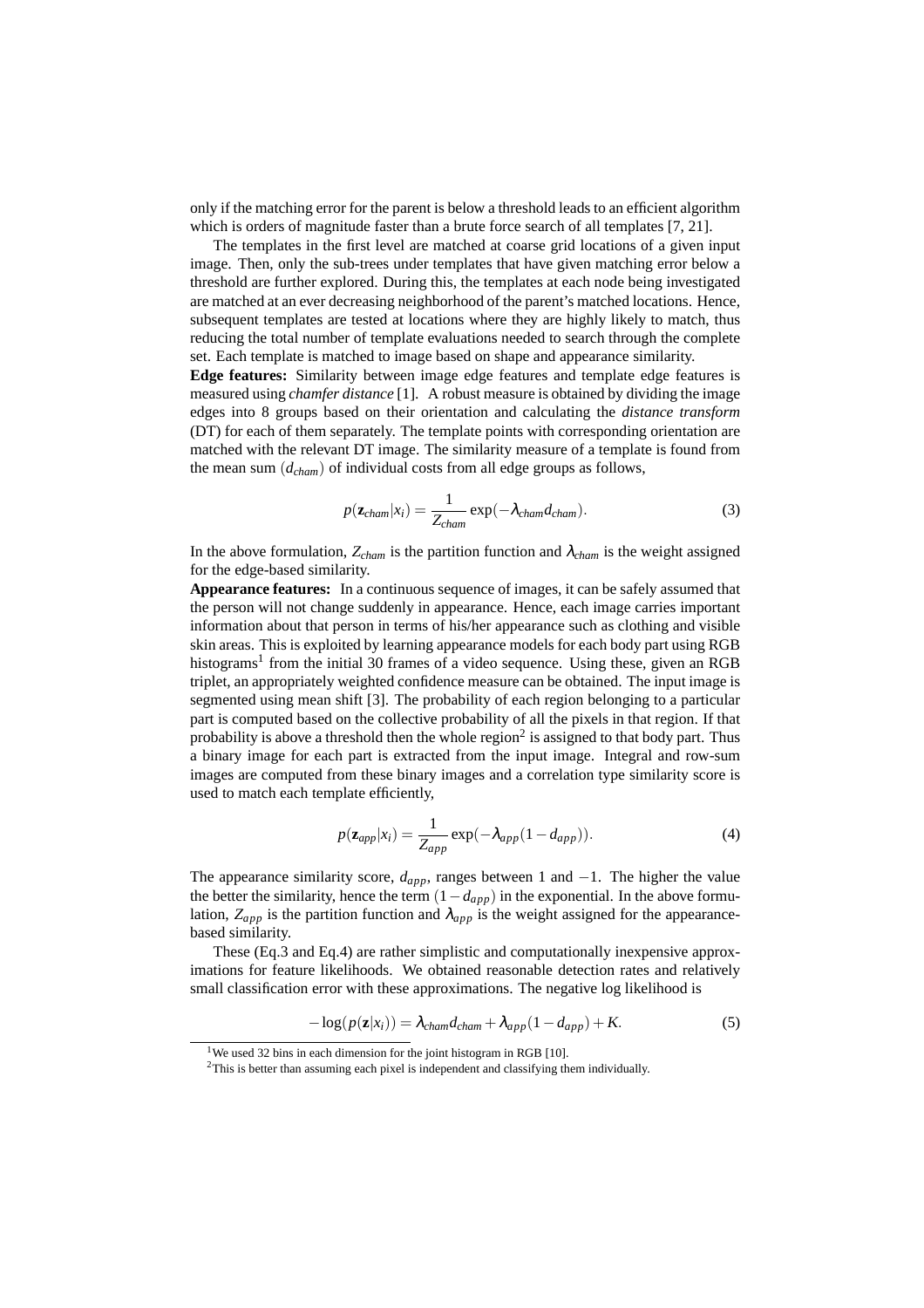The weight factors,  $\lambda_{chem}$  and  $\lambda_{app}$ , and the constant K are computed empirically such that the maximum likelihood classification error is minimized for all templates<sup>1</sup>.

The posterior computed for each body configuration found through template matching in each frame is a sample of the posterior distribution. We find the modes of this distribution using a simple heuristic based on the distance between the configurations in the state space and their posterior probability.

Each frame has been dealt with in isolation until now. We describe a tracking paradigm for a sequence of frames in the next section.

# **3 Enforcing Temporal Coherence**

As noted in section 1, temporal coherence in the movements of body parts translates to smooth transitions in configuration space. Sets of configurations are detected for each image in a video sequence and an optimal path through these needs to be found such that the articulation is smooth. This can be easily found using a Hidden Markov Model  $(HMM)^2$ . The detected mode-configurations of each frame are treated as the states of the HMM at a time instant. Since we do not assume any strict dynamic model, the transition between these states from one time instant to next is modelled by single Gaussian on each parameter of the state space. The mean for the distributions are equal to the parameters of state at  $(t-1)$  and the standard deviation depends on the partition size of the state space used in creating the templates. The probability of each configuration at the initial frame is assumed to be uniform. The Viterbi<sup>2</sup> algorithm is used to find the best path that enforces smooth pose transition between frames. At each iteration step of the Viterbi algorithm, multiple hypothesis for paths are propagated. This is essential as there is depth ambiguity of body parts in monocular sequences.

# **4 Experiments**

Some experiments were performed to assess how reliably the head-and-torso part can be detected compared to other parts. As shown in Fig.2 and Table 1, lower arm part produced many more false positive matches than the head-and-torso part. Moreover, in the examples illustrated in Fig.2, the right lower arm was not detected at all at the given threshold. Compared to a simple torso part, the combined head-and-torso part is much more reliably detected. Similarly, the lower-arm-and-hand combined part produces less classification error compared to a simple lower-arm part.

Note that the number of detections for the same threshold does not vary much across different images for the head-and-torso part. For example, in table 1, for a low threshold the numbers of head-and-torso parts detected in two different images are 61 and 56 whereas the detections for the lower arm parts are 44,993 and 13,199. Hence the same threshold can be safely used with head-and-torso part detection for various image sequences.

We tested the proposed approach for pose estimation in many video sequences. Each video sequence contained approximately 500 frames. Since we did not have ground-truth

<sup>&</sup>lt;sup>1</sup>A principled approach to compute these might be to use the PDF Projection Theorem as proposed in [22] <sup>2</sup>For a detailed explanation of HMM and Viterbi algorithm, refer the tutorial by Rabiner [14]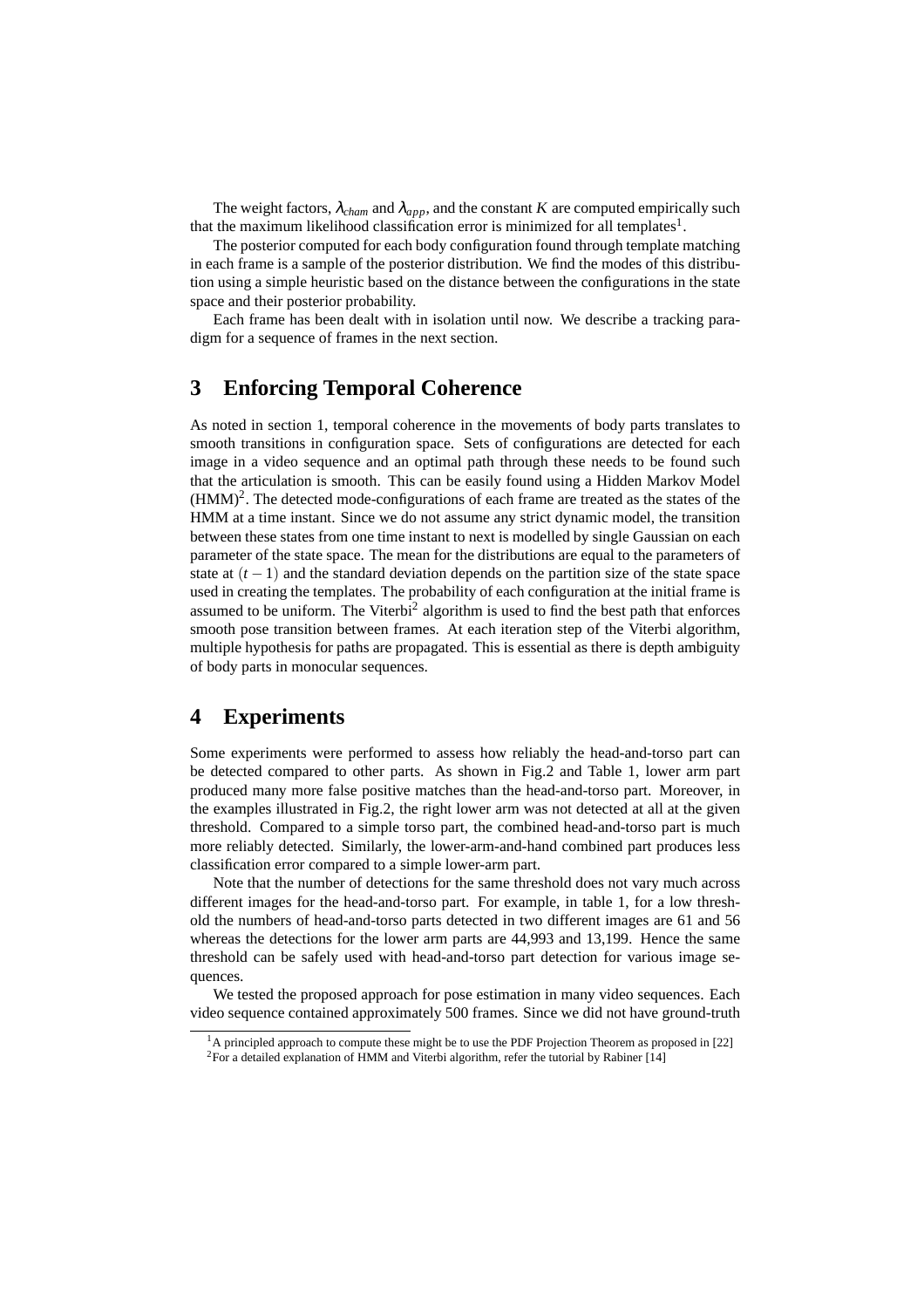| Threshold | Low $(0.81)$ |        |      |       | High $(0.84)$ |         |      |      |
|-----------|--------------|--------|------|-------|---------------|---------|------|------|
| Part      | <b>HT</b>    | LA     | HТ   | LA    | <b>HT</b>     | LA      | HТ   | LA   |
| Image No. | 2(a)         | 2(e)   | 2(b) | 2(f)  | 2(c)          | 2(g)    | 2(d) | 2(h) |
| Locations | 61           | 44 993 | 56   | 13199 |               | 5 6 1 6 |      | 849  |

#### Table 1: **Templates and detected locations:**

*Two different parts - namely, head-and-torso (HT) and lower arm (LA) - are searched for independently and the number of detections are tabulated. Their locations on the image are illustrated in Fig.2. Consider the first and second rows of the above table. The head-and-torso part has been detected at 61 locations whereas the lower arm part has been detected at over 40 000 locations for the same likelihood threshold. Moreover, the lower arm part failed to detect the right lower arm in the examples given in Fig.2*



Figure 2: **Templates and detected locations:** *Head-and-torso part (a,b,c,d) and lower arm part (e,f,g,h) at their detected locations are overlaid (in white) on the image as explained in the Table 1. Figures a,b,e and f are for a low threshold and c,d,g,and h are for a high threshold of likelihood. As illustrated, the head-and-torso part can be more reliably detected compared to lower arm part.*

data, the identified configurations were visually evaluated with some tolerance for depth ambiguity.

#### **4.1 Detection in a single frame**

Figure 3 shows examples of poses detected based on the approach of section 2. The results illustrated here are obtained without exploiting any temporal information.

In the sub-figures  $(b)$ , $(d)$ , $(f)$ , $(g)$ ,and  $(h)$  of figure 3, the upper arm of the person in the image is fully occluded and in sub-figures  $(b)$ ,  $(f)$  and  $(g)$ , the lower arm is pointing directly at the camera. These poses are correctly identified because the parts are searched for in the hierarchical order of the kinematic structure. These would have been very difficult to handle in other part-based strategies as proposed in [6, 12] and [13]

In cases where the highest ranked pose (see section 2.2) did not match well the pose of the human in the image, the best pose is typically found within the first 20 highest ranked poses (in 98% of such instances) as illustrated in figure 4. This suggests that the correct pose will possibly be identified by considering the temporal coherence of articulation between frames.

#### **4.2 Tracking**

When using an HMM and applying the Viterbi algorithm as explained in section 3, as one backtracks (Fig.6) from time instant  $t = T$ , typically all trajectories collapse to a single path for *t* < *T* −10, as also observed in [9]. The Viterbi algorithm is designed to give only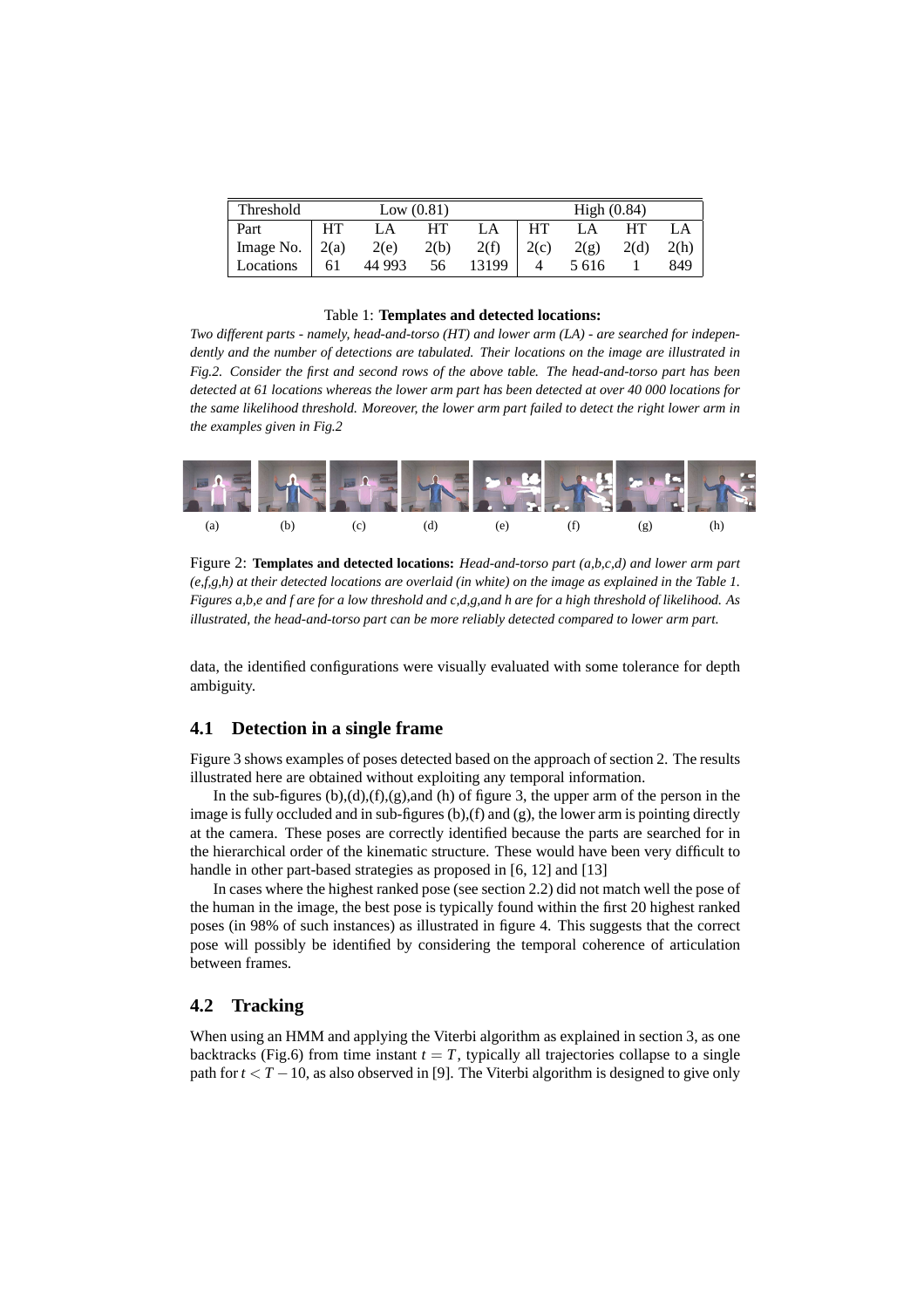

Figure 3: **Pose Detection:** *Results of detection-based pose estimation in individual frames from 6 different sequences. On average, the body pose was correctly estimated in 80% of the frames in our experiments. In cases where the highest ranked pose did not match well the pose of the human in the image, the best pose is typically found within the first 20 highest ranked poses in 98% of such instances.*



Figure 4: **Ranked Samples:** *The ranked samples from detection-based pose estimation. The highlighted samples are better estimation of pose of the human in the image compared to the first ranked configuration. The examples shown in here are frames 9 and 14 in the sequence at figure 5.*

one best path when backtracked. This can be useful for batch processing a sequence of frames off-line. A useful modification of this method for real-time pose estimation could be a time delayed output, i.e. the system could output an estimate of pose for frame  $t - \tau$  $(\tau \geq 10)$  by backtracking from the input frame *t*. We follow this approach to stay within the tracking paradigm.

In this approach, application of the Viterbi algorithm takes only a fixed amount of computation for each new frame. As each new frame is processed, paths need to be propagated only between the current  $(t)$  and the previous  $(t-1)$  frames. The best configuration for  $(t - \tau)$ <sup>th</sup> frame is then computed by backtracking from the  $t^{th}$  frame.

Figure 5 illustrates how the temporal coherence helped to find smooth pose transitions between frames where the pose detection at each frame separately produced poor results. The two failed situations shown in figure 4 are frames 490 and 495 in the sequence at figure 5. In that sequence during simple pose detection, the body pose was misidentified in frames between 485 and 495. This was rectified by imposing temporal coherence.

On average this method produced 90% correct identification of full upper-body pose. In 95% of the frames the pose was correct except for one arm. Our implementation performed at a frame rate of  $0.7$ Hz on a 2.4 GHz Pentium<sup>TM</sup> 4 machine. We are currently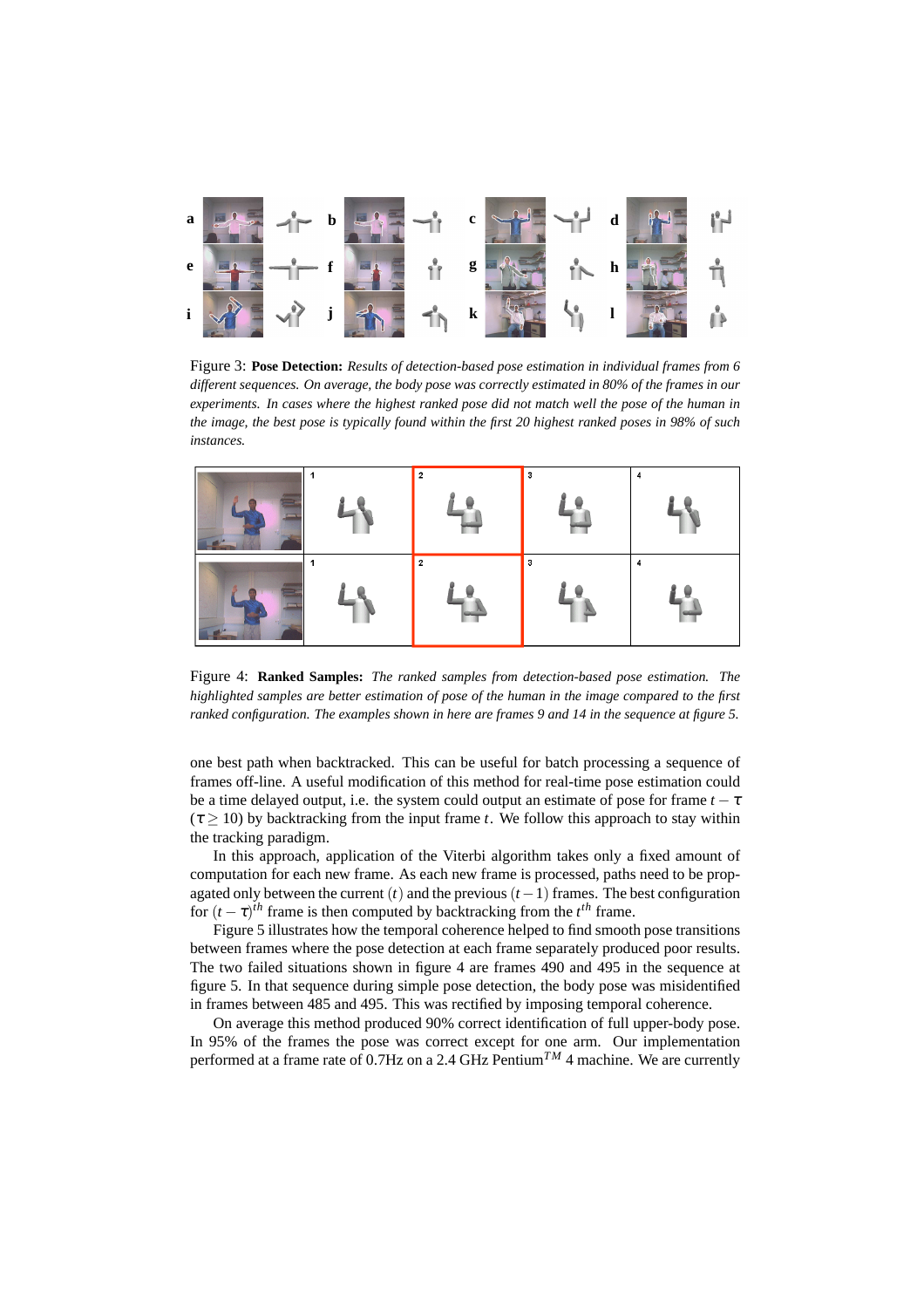

Figure 5: **Applying the Viterbi algorithm helps to recover better pose estimation.** *The first tow rows of images show the best pose estimate from pure detection in each frame in a sequence of 500 frames. The bottom two rows of images show the pose estimation obtained by backtracking as explained in section 4.2. As illustrated, the wrongly identified poses in frames between 485 and 495 are correctly estimated by exploiting temporal coherence.*

optimizing the implementation in order to enable to track in realtime.

# **5 Conclusions**

In this paper we have presented a viable method for human body tracking and pose estimation for HCI applications. A hierarchical part-based approach that extracts 3D articulation parameters using templates has been introduced. As a result of the hierarchical search, some partially occluded poses were identified in this approach. Though only results from upper-body pose estimation are presented here, the approach can be easily extended to apply for full body.

Some improvements are possible in this framework. Imposing joint endstop constraints would reduce false positive configurations. In very long input sequences, illumination variation starts to degrade the appearance-based similarity measure. This could be remedied by updating the appearance online from reliably detected poses in occasional frames.



Figure 6: **Backtracked paths using the Viterbi algorithm:** *This is an example of all the backtracked paths from the very last frame in a sequence. Note how all the trajectories collapse to a single path within 10 frames from the end.*